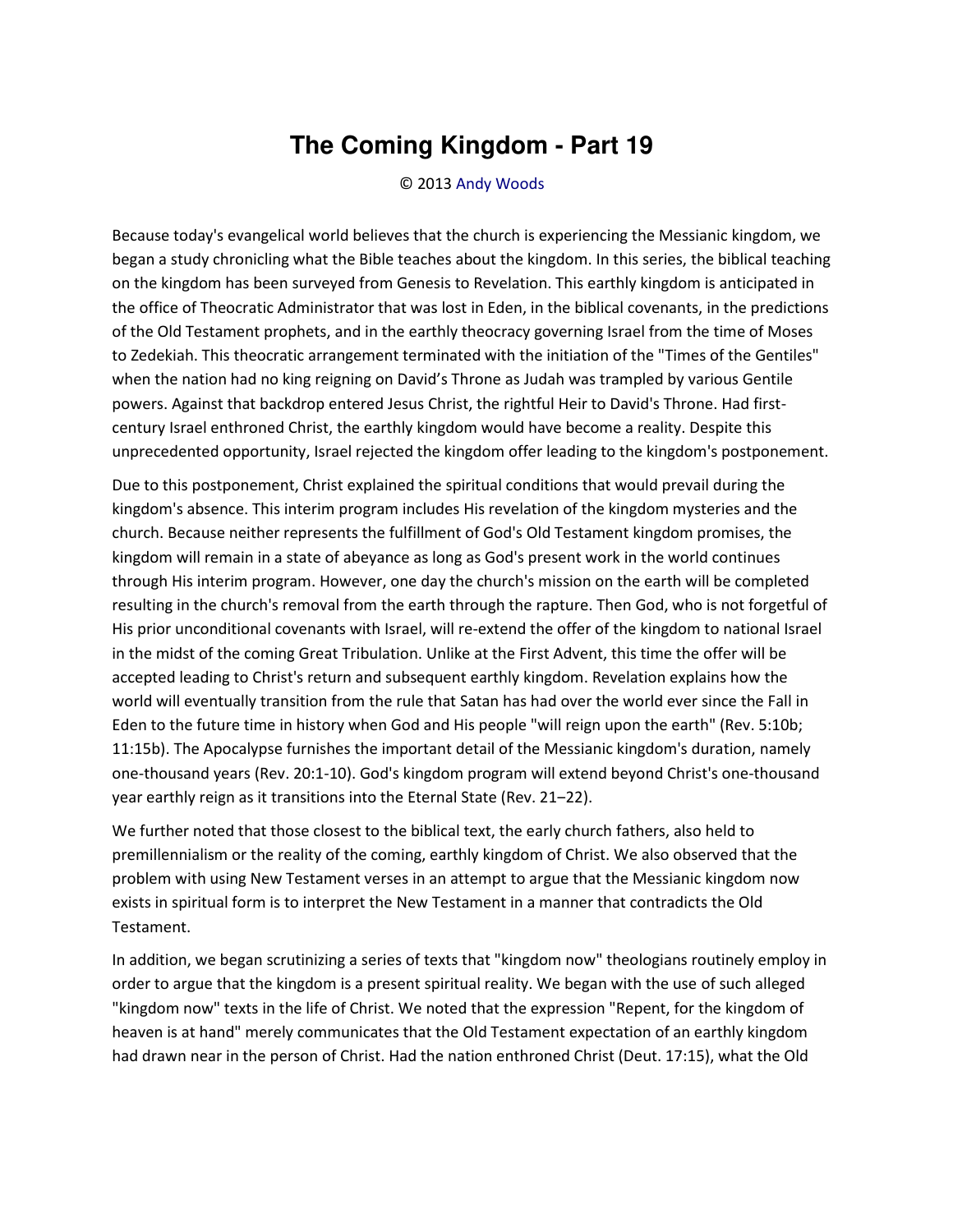Testament predicted concerning an earthly kingdom would have become a reality not only for Israel but also for the entire world. As long as Christ was present amongst first-century Israel offering them the kingdom, it was in an imminent state of nearness. This reality is an entirely different matter from saying that the kingdom was present or had arrived.

We also observed that Matthew 6:9-13 is in actuality a model prayer for the disciples consisting of three requests for the kingdom to come and three additional requests for their temporal needs to be met prior to the kingdom's establishment. Such a framework makes it obvious that the Lord did not establish the kingdom at His First Advent.

## **KINGDOM RESISTANCE AND VIOLENCE**

Another pair of parallel texts that "kingdom now" theologians use is Matthew 11:12 and Luke 16:16. These verses speak of the kingdom being resisted and suffering violence during the days of John the Baptist and Christ. Matthew 11:12 says, "From the days of John the Baptist until now the kingdom of heaven suffers violence, and violent men take it by force." Blaising, an advocate of inaugurated eschatology,<sup>1</sup> contends that the kingdom had to be present in order for it to be resisted so strenuously.<sup>2</sup> But is it possible for the kingdom to suffer violence without being present? An answer can be found in the parallel passage (Luke 16:16), which says, "The Law and the Prophets *were proclaimed* until John; since that time the gospel of the kingdom of God has been preached, and everyone is forcing his way into it." Here, the emphasis is on the proclamation of the kingdom. Thus, what is actually being rejected is the proclamation of the kingdom or the message of the kingdom rather than any present manifestation of the kingdom. This interpretation finds support in the verses following Matthew 11:12 where Christ equates the hardness of His generation to His message to children not pleased with the asceticism of John nor the ministry of Christ (Matt. 11:16-19).<sup>3</sup>

## **THE KINGDOM OF GOD HAS COME UPON YOU**

Another statement made by Christ that is utilized by "kingdom now" theologians is found in Matthew 12:28, which says, "But if I cast out demons by the Spirit of God, then the kingdom of God has come upon you" (see also Luke 11:20). "Kingdom now" theologians interpret this statement to mean that Christ began a spiritual form of the Messianic kingdom at His First Advent. However, this view fails to interact with Christ's "offer of the kingdom" to first-century Israel.<sup>4</sup> This is the idea that the kingdom was offered to the nation by John the Baptist, Christ, and the disciples, was rejected by the nation, postponed, and eventually will be re-offered to the nation during the future Tribulation period. This interpretive framework allows the various manifestations of the kingdom in the life of Christ (Matt.

 $\overline{a}$ 

<sup>&</sup>lt;sup>1</sup> While still holding to some form of a future earthly reign of Christ, inaugurated eschatology advocates maintain that the kingdom is still a present spiritual reality with Christ presently orchestrating it from David's Throne in heaven.

<sup>2</sup> Craig Blaising, "The Kingdom of God in the New Testament," in *Progressive Dispensationalism* (Wheaton, IL: Victor, 1993), 248.

<sup>3</sup> Stanley Toussaint, "Israel and the Church of a Traditional Dispensationalist," in *Three Central Issues in Contemporary Dispensationalism* (Grand Rapids: Kregel, 1999), 233.

<sup>&</sup>lt;sup>4</sup> See parts five and six in this series for a fuller development of this concept.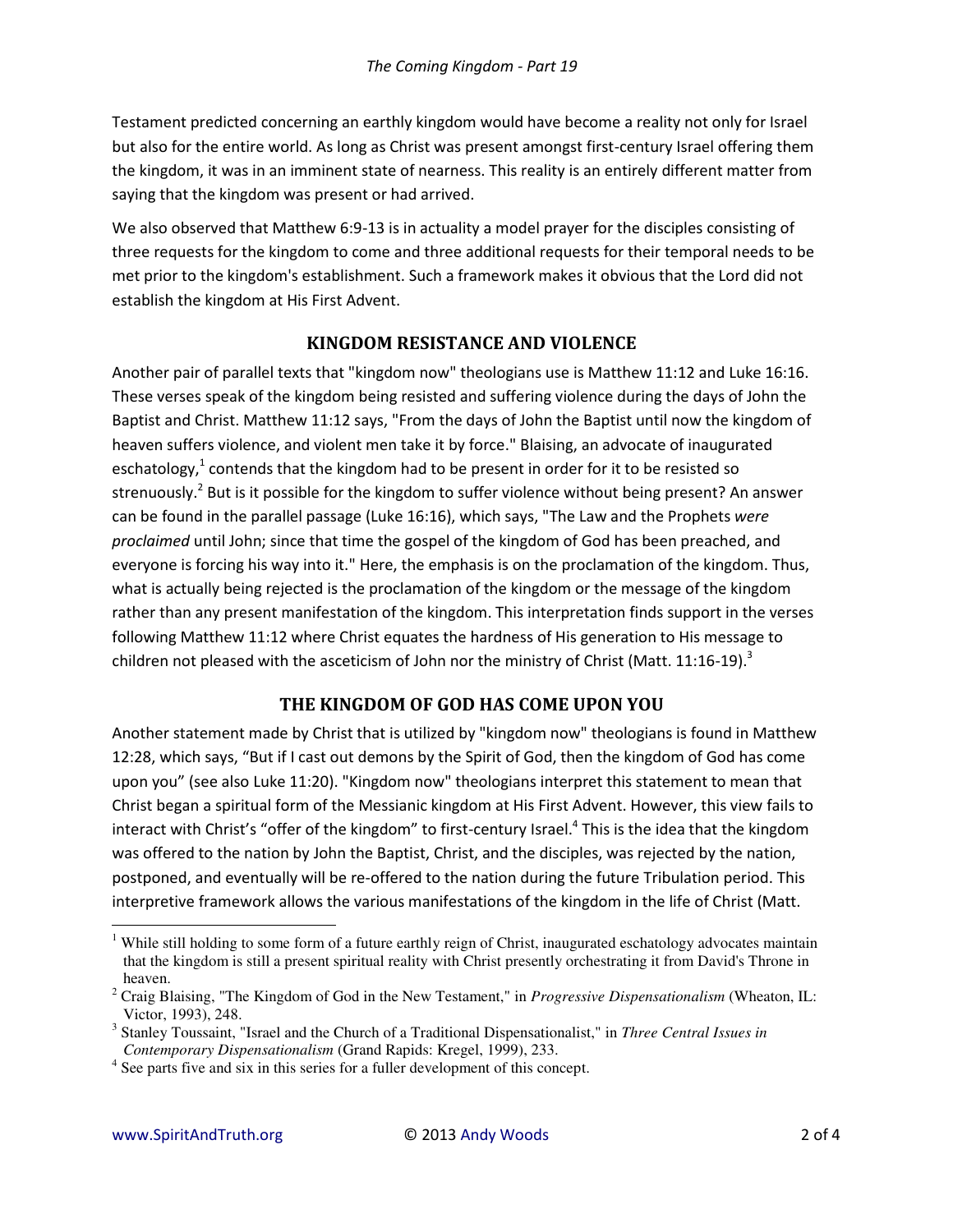12:28), such as His miracles, the exorcising of demons, and His Transfiguration (Matt. 17:1-8) to be interpreted as mere tokens of the coming kingdom rather than announcing an inaugurated form of the kingdom. In other words, the presence of the kingdom in the life of Christ could become a reality for Israel and the world had Israel fulfilled her responsibility of enthroning her king (Deut. 17:15). Unfortunately this offer of the kingdom approach is totally by-passed by "kingdom now" theologians. Instead of seeing an offer in the kingdom preaching of John the Baptist and Jesus, they instead interpret Matthew 12:28 as the "breaking in" of the kingdom "in minuscule" and "spiritual form."

Yet, Toussaint provides eight reasons why the "offer of the kingdom" should not be so easily dismissed since it rests upon firm exegetical footing. It is found not only in Matthew's Gospel but also Luke's Gospel.<sup>5</sup> First, the idea of the contingency of a benefit depending upon whether the offeree is willing to accept the terms of the offer is well established in the Old Testament (1 Kgs. 11:38; Jer. 18:7-10). Second, Israel's covenantal structure required repentance before the kingdom could be established (Lev. 26; Deut. 28). Third, the message of the kingdom's nearness was confined to national Israel. Matthew 10:5-7 says, "These twelve Jesus sent out after instructing them, saying, 'Do not go in the way of the Gentiles, and do not enter any city of the Samaritans; but rather go to the lost sheep of the house of Israel. And as you go, preach, saying, 'The kingdom of heaven is at hand.'" Fourth, the contingency of the offer is seen in statements of Christ, such as, "And if you care to accept it, he himself is Elijah, who was to come" (Matt. 11:14). Of this statement, Toussaint remarks, "There is scarce a passage in Scripture which shows more clearly that the kingdom was being offered to Israel at this time. Its coming was contingent upon one thing: Israel receiving it by genuine repentance."<sup>6</sup>

Fifth, there is a cessation of the announcement of the kingdom after Israel rejects her Messiah (Matt. 12; Luke 11). Sixth, the Lord pronounces judgment upon that generation (Matt. 23:36-39) for failing to recognize the hour of their visitation (Luke 19:42, 44; Dan. 9:26). In other words, they were judged because they failed to accept the offer. Seventh, the parables of rejection depict the postponement of the kingdom. While earlier in Luke's gospel the kingdom is portrayed as being near (Luke 10:9, 11), the parable of the minas was told in order to dissuade the disciples' expectation of the kingdom's nearness (Luke 19:11). The parable teaches that the kingdom program would be postponed for a long duration and the disciples had obligations to fulfill in the interim (Luke 19:11-27). **Eighth**, the message of the kingdom's imminence does not reappear until the context pertains to the Seventieth Week of Daniel or the future Tribulation period (Matt. 24:14; Luke 21:31). In sum, when understood in the light of this kingdom offer, Christ's statement in Matthew 12:28 was not indicative of the fact the kingdom had arrived. Rather, His statement simply meant that the tokens of the kingdom (His miracles, exorcisms, etc...) could have become a reality for the nation of Israel had she responded to the contingency of the offer that Christ was extending to her.

(To Be Continued...)

<sup>&</sup>lt;sup>5</sup> Stanley Toussaint, "The Contingency of the Coming Kingdom," in *Integrity of Heart, Skillfulness of Hands:* Biblical and Leadership Studies in Honor of Donald K. Campbell (Grand Rapids: Baker, 1994), 225, 232-35.

 $6$  Stanley Toussaint, *Behold the King* (Grand Rapids, Kregel, 2005), 153.